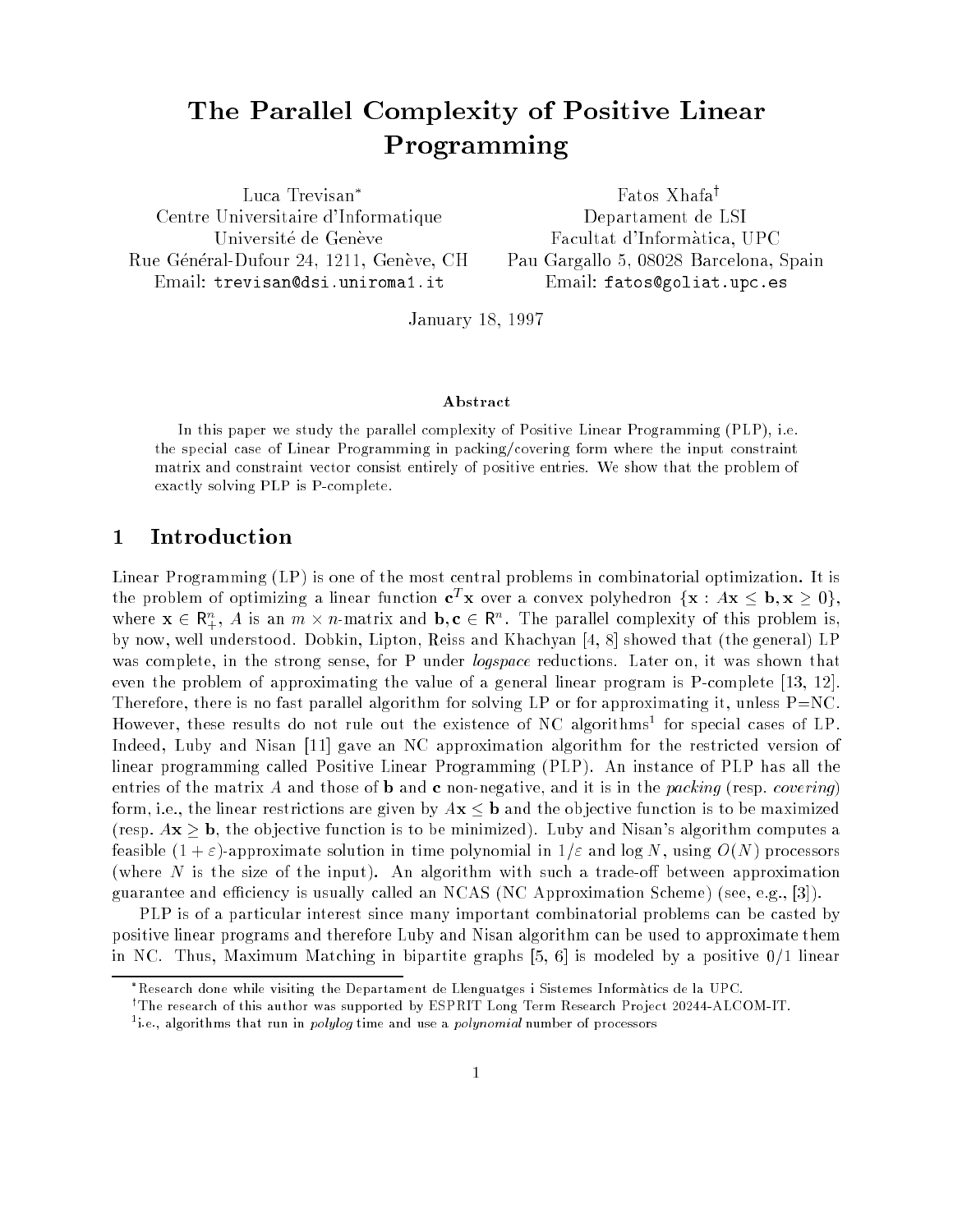program, and if we relax the condition for  $0/1$  variables be simply positive the optimum value is not changed. Therefore, Luby and Nisan's algorithm can be used to approximate the size of a largest matching, and as indicated in [11], this is essentially the result of [2]. Also, Minimum Set Cover can be formulated as a  $0/1$  positive linear program [10]. In this case, relaxing the condition for the integrality of variables decreases the optimum by a factor of  $\ln \Delta$ , where  $\Delta$  is the maximum degree in the set system. Therefore, the algorithm for PLP approximates the optimum size of the set cover within a factor of  $(1 + \varepsilon) \ln \Delta$ . The use of PLP in the design of parallel approximation algorithms has been further explored in [14]. Among other results, a PLP relaxation of Maximum Satisfiability (Max SAT) is presented whose optimum is at most  $4/3$  times the optimum of the Max SAT problem. In combination with Luby and Nisan's algorithm and a proper rounding scheme, this gives an NC  $(3/4 - \varepsilon)$ -approximate algorithm for Max SAT.

Unfortunately, Luby and Nisan's algorithm cannot be used to exactly solve an instance of PLP in NC. In this note we address the problem of the parallel complexity of PLP. We show that the problem of exactly solving PLP is P-complete. Our result is based on the observation that the *Circuit Value Problem* (CVP), which is P-complete [9], can be logspace reduced to PLP. The reduction follows that of [7] but we take care of the linear constraints and the objective function to have non-negative coefficients. An important implication of our result is that, by using the LP technique, we cannot exactly compute in NC the cardinality of Maximum Matching in bipartite graphs or finding a ( $\ln \Delta$ )-approximation for Minimum Set Cover, or a 3/4-approximation of an instance of Maximum SAT, unless P=NC.

### Preliminaries

An instance of CVP is: "Given an encoding of a Boolean circuit that consists of computational gates NOT and OR2 together with an input assignment, determine whether the output gate evaluates to 0 or 1." We assume that the reader is familiar with the notion of logspace reductions, and is referred to [1, 7] for definitions. We denote by  $(A, \mathbf{b}, \mathbf{c})$  an instance of PLP in the packing form. The corresponding decision version of this problem is: Given an instance  $(A, D, C)$  and  $a \in \mathbb{R}^+$ , is there any vector  $\mathbf{x} \in \mathsf{K}_+^*$ , such that  $A\mathbf{x} \leq \mathbf{b}$  and  $\mathbf{c}^- \mathbf{x} \geq a$ : We will denote by  $(A, \mathbf{b}, \mathbf{c}, a)$  an instance of this problem. We will use boldface character (e.g.  $t$ ) to denote vectors; sometimes we will use 1 to denote a vector all whose entries are equal to 1. Finally, for a set I, we denote by  $|I|$ its cardinality.

#### <sup>2</sup> The P-completeness of Fractional Packing Problems

We recall the standard reduction from the CVP to Linear Programming. Let  $g_1, \ldots, g_m$  be the gates of the circuit, we use a variable  $t_i$  for any gate  $g_i$ . The intended meaning of such variables will be that  $t_i \in \{0, 1\}$  and that  $t_i = 1$  iff the output of  $g_i$  is one. We associate one or more linear constraints to any gate: the constraints will be such that only one feasible solution exists (namely, the solution in which the values of  $t_i$  are consistent with their intended meaning). If  $g_k$  is an input gate whose value is zero (resp. one), then the corresponding constraint will be  $t_k = 0$  (resp.  $t_k = 1$ ). If  $g_k$  is a NOT gate whose input comes from gate  $g_j$ , then the constraint will be  $t_k = 1 - t_j$ . Finally, if  $g_k$  is an OR gate whose inputs come from gate  $g_i$  and  $g_j$ , then the constraints will be  $t_k \geq t_i$ ,  $t_k \ge t_j, t_k \le t_i + t_j$ . For all the gate variables we also have  $0 \le x_i \le 1$  [7]. It is easy to prove by induction on the depth of the circuit that such linear program has only one feasible solution,

 $\lceil$  I his version of  $\cup$  VP has also been shown to be P-complete.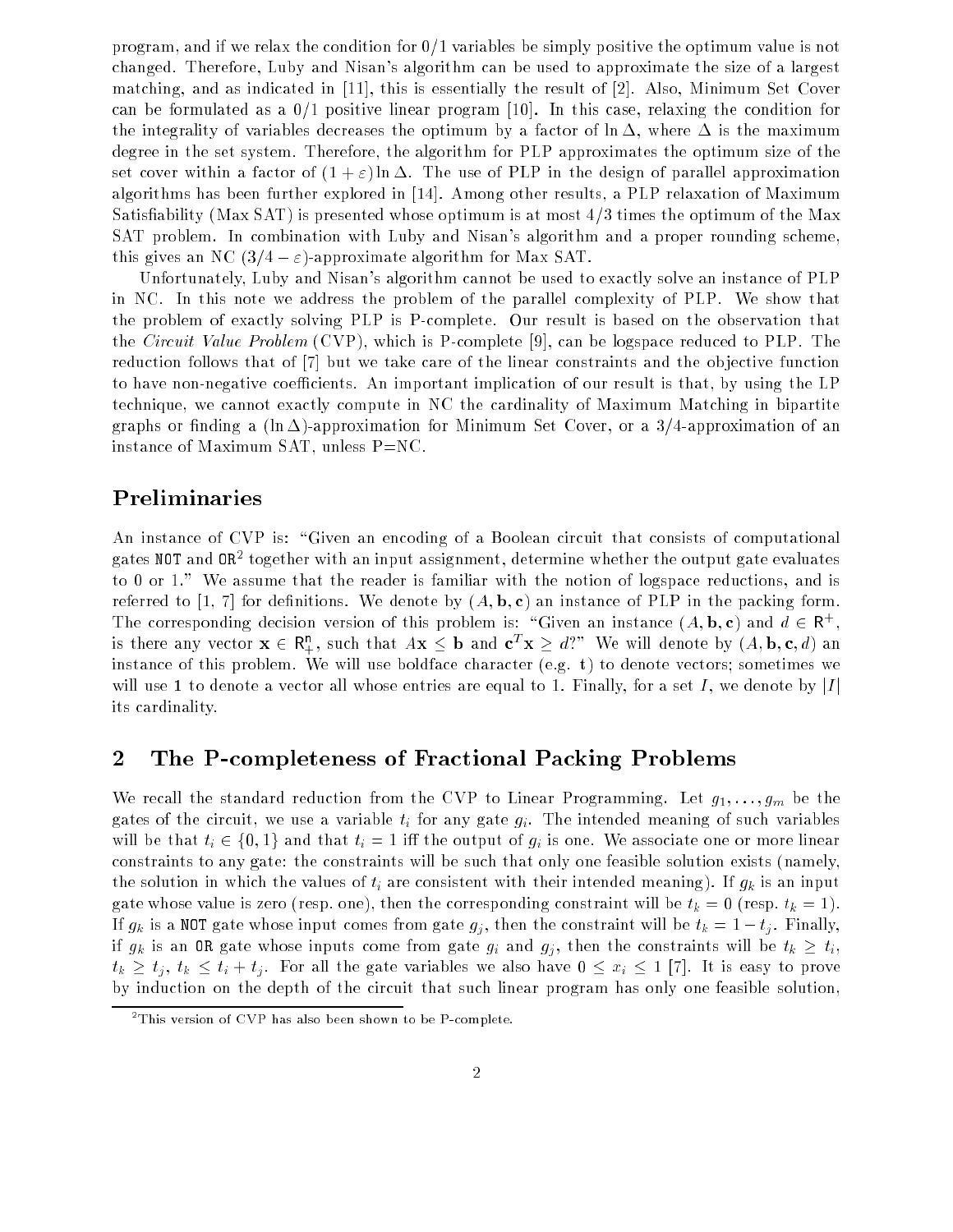namely the solution that corresponds to the correct settings of the gates. Thus, if we use  $t_m$  as objective function, the optimum value will be zero or one, and will be one iff the circuit outputs one.

The above described linear program can be expressed as

 $m$ 

| max<br>subject to | $t_m$                                                    |                                                                                        |  |
|-------------------|----------------------------------------------------------|----------------------------------------------------------------------------------------|--|
|                   | $t_k=1$<br>$t_k=0$                                       | $\forall k \in In1$<br>$\forall k \in In0$                                             |  |
|                   | $t_k \geq t_i$<br>$t_k \geq t_i$<br>$t_k \leq t_i + t_j$ | $\forall (i, j, k) \in OR$<br>$\forall (i, j, k) \in OR$<br>$\forall (i, j, k) \in OR$ |  |
|                   | $t_k = 1 - t_i$                                          | $\forall (j,k) \in Neg$                                                                |  |
|                   | $0 \le t_i \le 1$                                        | $\forall i \in \{1, \ldots, m\}$                                                       |  |
|                   |                                                          |                                                                                        |  |

(LP1)

where we used the notation  $In0$  (resp.  $In1$ ) to denote the set of indices of input gates whose value is zero (resp. one), the notation N eg to denote the set of pair of indices  $(j, k)$  such that  $g_k$  is a NOT gate taking its input from  $g_j$ , and OR to denote the set of triples  $(i, j, k)$  such that  $g_k$  is an OR gate taking its inputs from gates  $q_i$  and  $q_j$ .

Clearly, the program (LP1) is not an instance of PLP. Notice that in (LP1) we have some constraints which are equalities and also there are variables with negative coefficients. We will deal with both of them in two separate steps. We first introduce new variables  $f_1, \ldots, f_m$  such that  $f_i = 1 - t_i$ . The program becomes

| nax<br>subject to | $t_m$                                                                |                                                                                        |  |  |
|-------------------|----------------------------------------------------------------------|----------------------------------------------------------------------------------------|--|--|
|                   | $t_k=1$<br>$f_k=1$                                                   | $\forall k \in In1$<br>$\forall k \in In0$                                             |  |  |
|                   | $f_k + t_i \leq 1$<br>$f_k + t_i \leq 1$<br>$f_i + f_j + t_k \leq 2$ | $\forall (i, j, k) \in OR$<br>$\forall (i, j, k) \in OR$<br>$\forall (i, j, k) \in OR$ |  |  |
|                   | $t_k + t_j = 1$                                                      | $\forall (j,k) \in Neg$                                                                |  |  |
|                   | $t_i + f_i = 1$<br>$t_i, f_i \geq 0$                                 | $\forall i \in \{1, \ldots, m\}$<br>$\forall i \in \{1, \ldots, m\}$                   |  |  |
|                   |                                                                      |                                                                                        |  |  |

(LP2)

It should be clear that there is a correspondence between the unique feasible solution of (LP1) and the unique feasible solution of (LP2), more formally, we have the following result.

**Fact 1** If **t** is a feasible solution for (LP1), then  $(t, 1 - t)$  is a feasible solution for (LP2), and the cost of the solutions are equal. If  $(t, f)$  is a feasible solution for (LP2), then t is a feasible solution for  $(LPI)$  and the cost of the solutions are equal.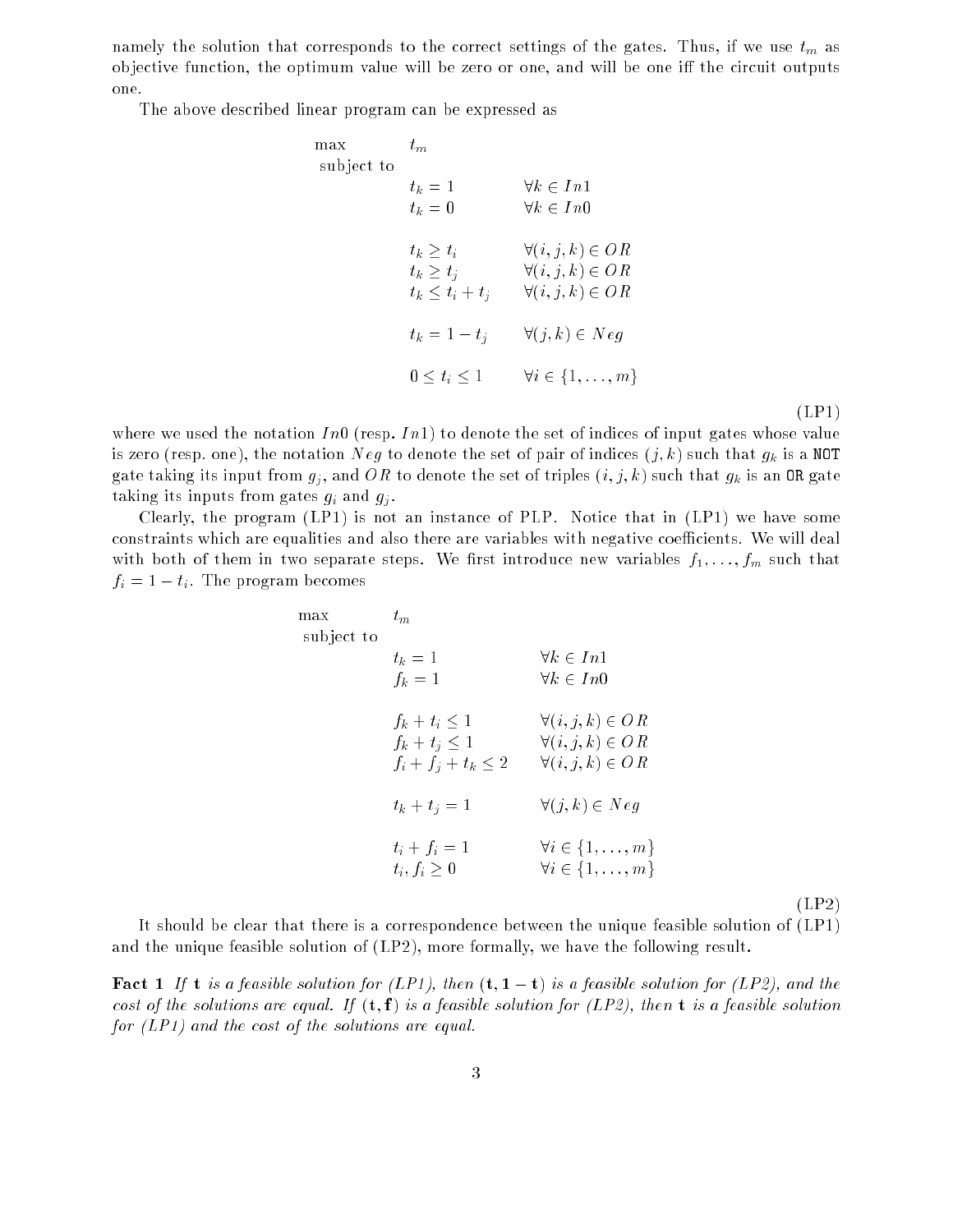Note that (LP1) is not yet a packing problem, since there are equality constraints. The final step will be to relax them into inequality constraints and to modify the objective function in such a way that it will never be "convenient" to strictly satisfy the relaxed constraints. We note that our technique bears some similarity to the method of Lagrangean relaxations.

| max        | $t_m + \sum_{k \in In} t_k + \sum_{k \in In} f_k + \sum_{(k,j) \in Neg}(t_k + t_j) + \sum_{i=1}^m (t_i + f_i)$ |                                  |       |
|------------|----------------------------------------------------------------------------------------------------------------|----------------------------------|-------|
| subject to | $f_k + t_i \leq 1$                                                                                             | $\forall (i, j, k) \in OR$       |       |
|            | $f_k + t_i \leq 1$                                                                                             | $\forall (i, j, k) \in OR$       |       |
|            | $f_i + f_j + t_k \leq 2$                                                                                       | $\forall (i, j, k) \in OR$       |       |
|            | $t_k + t_j \leq 1$                                                                                             | $\forall (j,k) \in Neg$          |       |
|            | $t_i + f_i \leq 1$                                                                                             | $\forall i \in \{1, \ldots, m\}$ |       |
|            | $t_i, f_i \geq 0$                                                                                              | $\forall i \in \{1, \ldots, m\}$ |       |
|            |                                                                                                                |                                  | (LP3) |

**Lemma 1** There exists a solution for (LP3) of cost  $1 + |In1| + |In0| + |Neg| + m$  if and only if there exists a solution for (LP2) of cost 1.

**PROOF:** Let  $K = 1 + |In1| + |In0| + |Neg| + m$ . It is immediate to verify that a feasible solution for (LP2) of cost 1 is feasible for (LP3) and its cost is K. Assume now that  $(t, f)$  is feasible for (LP3) and its cost is K; we claim that  $(\mathbf{t}, \mathbf{f})$  is feasible for (LP2) and that  $t_m = 1$ . Indeed, the cost of a solution for  $(LP3)$  is the sum of K terms, and each one is constrained to be at most one. If there exists a feasible solution whose cost is  $K$ , then it follows that all such terms are equal to one, and thus the solution is feasible for (LP2) and  $t_m = 1$ .

Theorem 2 *PLP* in packing form is *P*-complete.

PROOF: It is immediate to check that, given the description of a circuit, the PLP instance (LP3) can be constructed using logarithmic space. The theorem thus follows from Lemma 1.  $\Box$ 

The P-hardness of optimally solving PLP covering problems immediately follows from the duality theorem of linear programming (covering problems are the duals of packing problems). The P-completeness of the decision version can be established directly by minor changes to the above proof.

Remark <sup>3</sup> Another consequence of our result is that the extension of PLP where equality constraints are admitted is P-hard to approximate within any constant factor. This observation implies that, to a certain extent, PLP is the more general version of LP admitting NC approximation algorithms.

#### 2.1 On FNCASs for PLP

A Fully NC Approximation Scheme (FNCAS) for a combinatorial optimization problem is an algorithm that finds  $(1+\varepsilon)$ -approximate solutions in time poly-logarithmic in n (size of the input) and  $1/\varepsilon$  and using a polynomial number of processors (in n and  $\varepsilon$ ).

One would be tempted to conjecture the following stronger statement of Lemma 1: If we let  $Z_2^*$ (resp.  $Z_3$ ) be the optimum solution of (LP2) (resp. (LP3)), then  $Z_3 = Z_2 + |I\!\!I\!\!I| + |I\!\!I\!\!I| + |N\!\!I\!\!I| + |N\!\!I\!\!I|$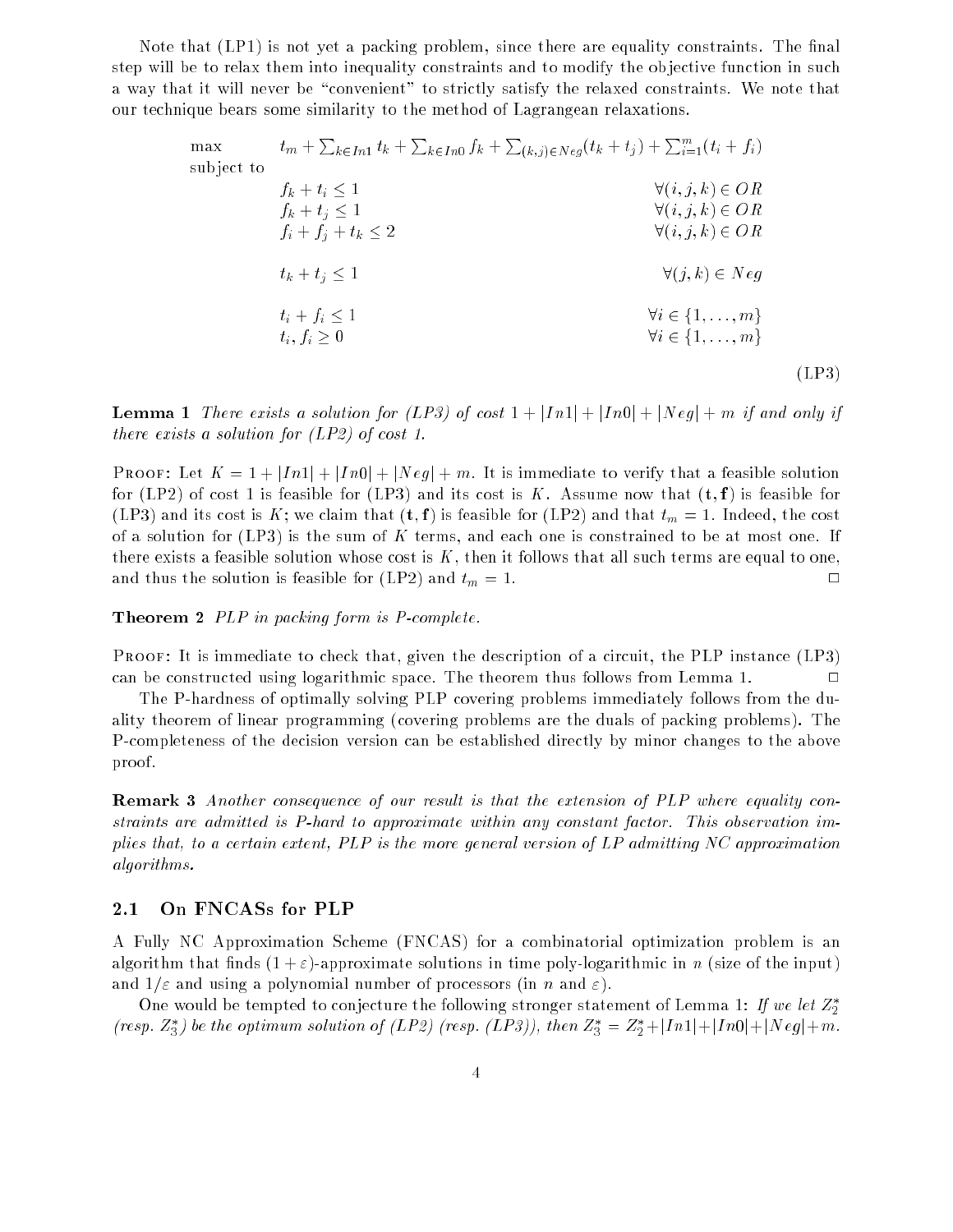

Figure 1: A patological case for our reduction.

The stronger statement would imply that PLP admits no FNCAS unless  $P = NC$ . Unfortunately, there are counterexamples of such statement. Consider the circuit and the assignment depicted in Figure 1.

Note that the assignment does not satisfy the circuit. The corresponding (LP3) formulation is

max  
\n
$$
t_{2^{k}+1} + f_1 + f_2 + \sum_{i=1}^{2^{k}+1} (t_i + f_i)
$$
\nsubject to  
\n
$$
f_k + t_i \le 1 \qquad \forall (i, j, k) \in OR
$$
\n
$$
f_k + t_j \le 1 \qquad \forall (i, j, k) \in OR
$$
\n
$$
f_i + f_j + t_k \le 2 \quad \forall (i, j, k) \in OR
$$
\n
$$
t_i + f_i \le 1 \qquad \forall i \in \{1, ..., m\}
$$
\n
$$
t_i, f_i \ge 0 \qquad \forall i \in \{1, ..., m\}
$$
\n[LP3)\n  
\nlet the assignment such that  $t_{2i-1} = t_{2i} = 1/2^{k+1-i}$  for  $i = 1, ..., k$  (so.

**Where**  $m = 2k + 1$ **.** Consider the assignment such that  $t_{2i-1} = t_{2i} = 1/2^{n+1}$  for  $i = 1, \ldots, k$  (so, in the 1st particular, the 1st particular, the 1st particular, the 1st particular, the 1st particular, the 1st particular, the 1st particular, the 1st particular, the 1st particular, the 1st particular, the 1st particular assignment satisfies an the constraints and that its cost is  $1 + |I\hbar1| + |I\hbar0| + |N\ell q| + m - 2^+$ . Since  $k$  (the depth of the circuit) is linear in the size of the circuit, it follows that, in order to exactly solve the instance produced by our reduction, only an exponentially small approximation can be admitted.

#### <sup>3</sup> Conclusions

Our result shows that Luby and Nisan's algorithm cannot be improved to the point of computing optimum solutions in NC for fractional packing and covering problems. It is still an open question whether a FNCAS exists for PLP.